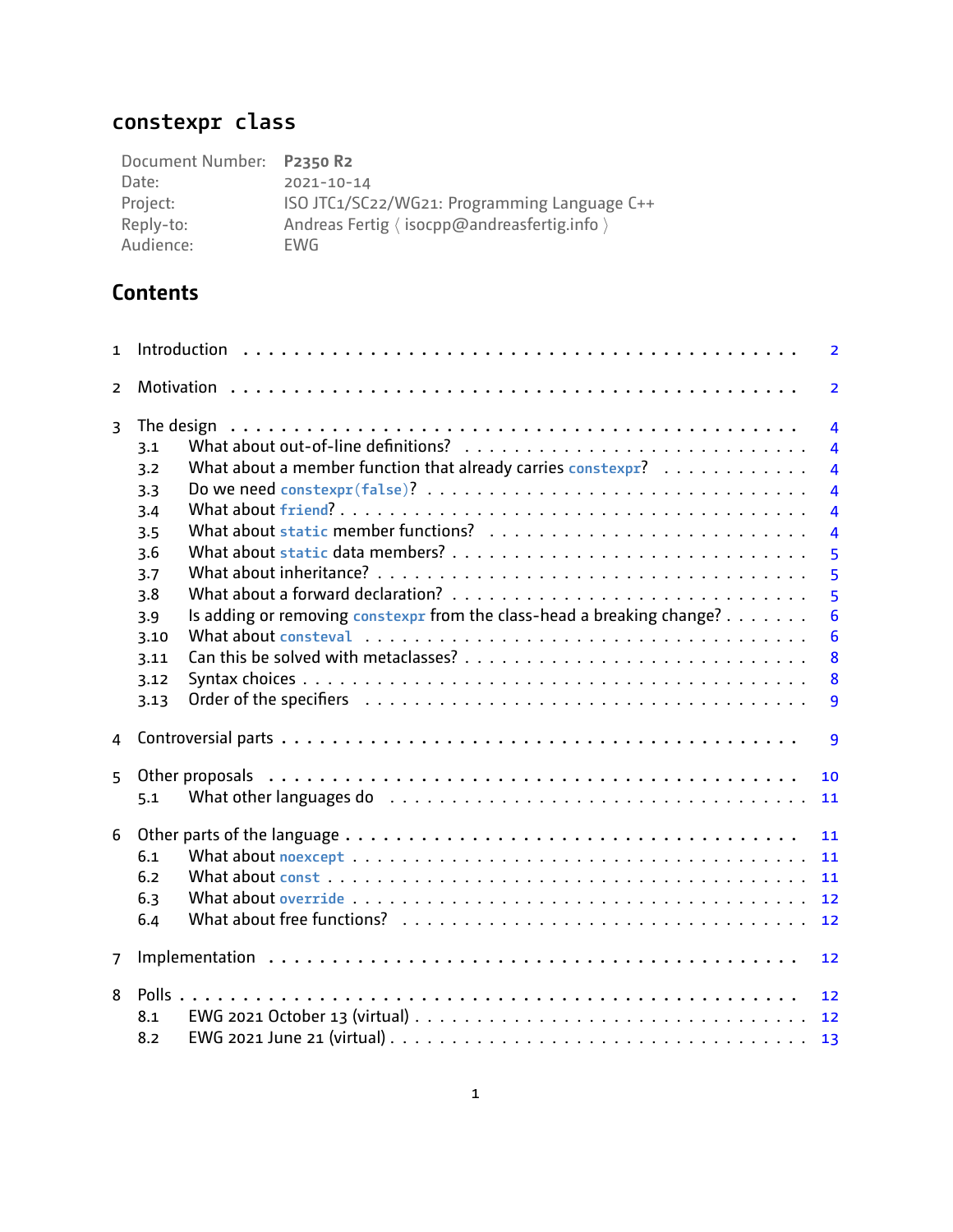# <span id="page-1-0"></span>**1 Introduction**

The evolution of **constexpr** since C++11 allows us to make more and more parts **constexpr**. For example, [\[P0980R1](#page-16-2)] makes std::string **constexpr**.[[P1004R2\]](#page-16-3) does the same for std::vector. Microsoft's implementation[[MSVCVector](#page-16-4)] shows that all member functions in std::vector are constexpr now. WhenI wrote the test implementation for  $[P2273R0]$  $[P2273R0]$  (Making unique ptr constexpr) I more or less simply added **constexpr** to all member functions of unique\_ptr.

[\[P1235R0\]](#page-16-6) proposed to make all functions implicitly **constexpr**. Looking at the examples of vector and  $[P1235R0]$  there seems to be a desire to reduce decl-specifiers.

I propose to allow **constexpr** in the classhead, acting much like **final**, declaring that all member functions, including special member functions, in this class are implicitly **constexpr**:

# <span id="page-1-1"></span>**2 Motivation**

Marking all member functions as **constexpr** in a class is an absolutely unnecessary burden for the author of a class. What we can do with **constexpr** has improved over the last couple of years so much that constexpr code doesn't differ from the one, which is pure run-time code, a few exceptions aside.

Having to read a class where **constexpr** is attached to each member function is a burden for users of such a class. It disturbs readability. As we still and ever will, write more runtime than compiletime code, the question of whether a certain member function is **constexpr** and by that usable in a compile-time context comes up way less than the other way around. Then if *all* member functions of a class are **constexpr** have that information at the very top at the class definition spares looking up each member function to figure out whether it is usable at compile-time or not.

This paper proposes to introduce a way of marking all member functions in a class as **constexpr** with a single specifier in the class-head, like we can already do it with final.

```
Currently
```
With proposal

```
1 class SomeType {
2 public:
3 constexpr bool empty() const { /* *
/ }
4 constexpr auto size() const { /* *
/ }
5 constexpr void clear() { /* *
/ }
6 // ...
7 };
                                              1 class SomeType constexpr {
                                              2 public:
                                              3 bool empty() const { return true; }
                                               4 auto size() const { /* *
/ }
                                               5 void clear() { /* *
/ }
                                              6 11 ...7 };
```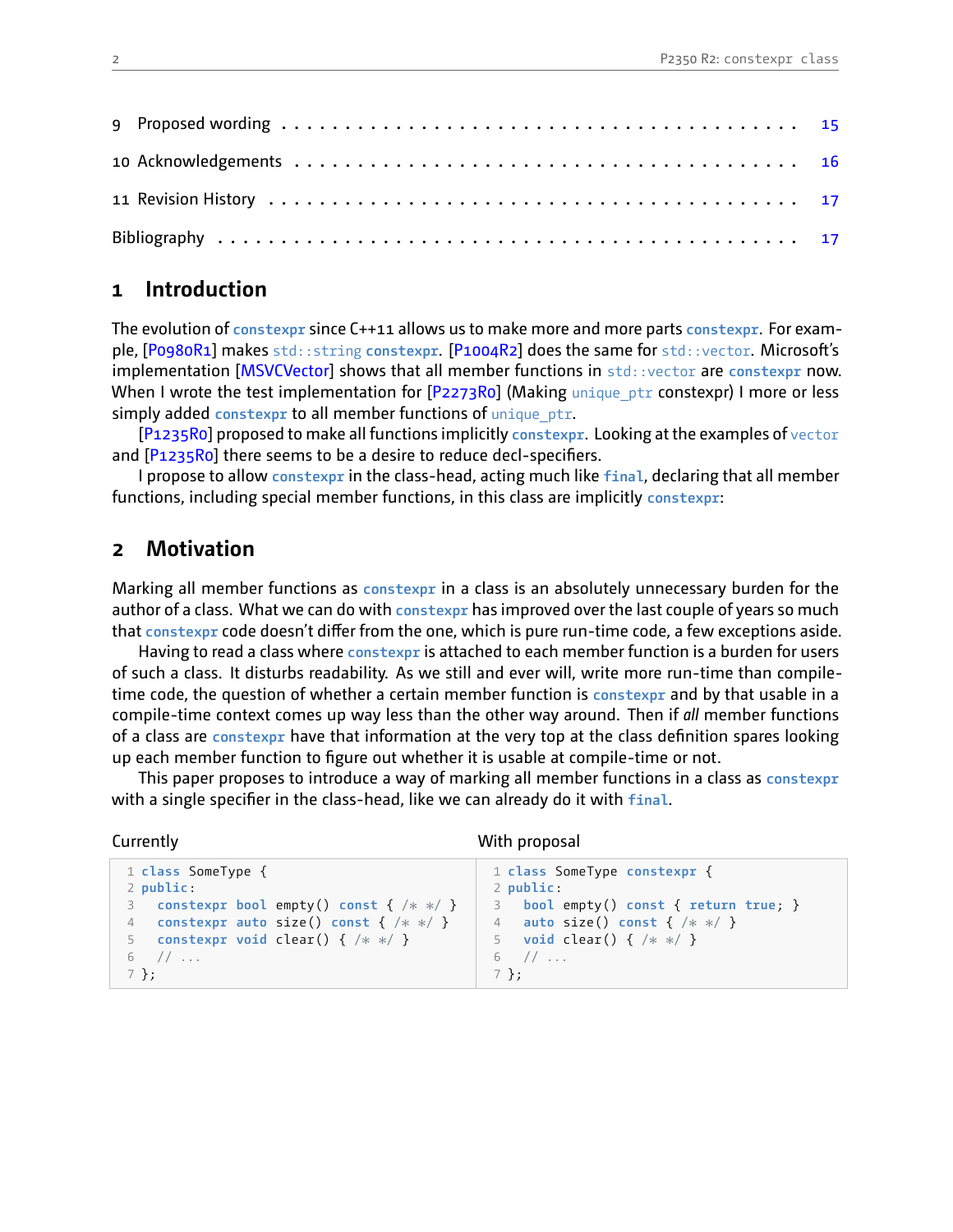#### **Currently**

```
1 struct BaseA {
 2 constexpr bool fun() { return true; }
3 };
 4
 5 struct DerivedA : BaseA {
 6 bool run() { return true; }
7 };
 8
9 static_assert(DerivedA{}.fun());
10 //static_assert(DerivedA{}.run());
11
12 struct BaseB {
13 bool fun() { return true; }
14 };
15
16 struct DerivedB : BaseB {
17 constexpr bool run() { return true; }
18 };
19
20 //static_assert(DerivedB{}.fun());
21 static assert(DerivedB{}.run());
22
23
24 struct BaseC {
25 BaseC() = default;
26 BaseC(int) {}
27 };
28
29 struct DerivedC : BaseC {
30 constexpr DerivedC(double) : BaseC{} {}
31
32 using BaseC::BaseC;
33 };
34
35 // BaseC::BaseC(int) isn't constexpr
36 //constexpr DerivedC c1{3};
37 // DerivedC(double) and BaseC() are constexpr
38 constexpr DerivedC c2{3.4};
39
40
41 struct BaseD {
42 constexpr BaseD(int) {}
43 };
\Delta\Delta45 struct DerivedD : BaseD {
46 // Will never produce a
47 // constant expression because
48 // DerivedD(double) isn't constexpr
49 DerivedD(double) : BaseD{2} {}
50
51 using BaseD::BaseD;
52 };
53
54 // BaseD::BaseD(int) is constexpr
55 constexpr DerivedD d1{3};
56 // DerivedD(double) isn't constexpr
57 //constexpr DerivedD d2{3.4};
```
### With proposal

```
1 struct BaseA constexpr {
 2 bool fun() { return true; }
3 };
 4
 5 struct DerivedA : BaseA {
 6 bool run() { return true; }
7 };
8
9 static_assert(DerivedA{}.fun());
10 //static_assert(DerivedA.run());
11
12 struct BaseB {
13 bool fun() { return true; }
14 };
15
16 struct DerivedB constexpr : BaseB {
17 bool run() { return true; }
18 };
19
20 //static_assert(DerivedB{}.fun());
21 static assert(DerivedB{}.run());
22
23
24 struct BaseC {
25 BaseC() = default;
26 BaseC(int) {}
27 };
28
29 struct DerivedC constexpr : BaseC {
30 DerivedC(double) : BaseC{} {}
31
32 using BaseC::BaseC;
33 };
34
35 // BaseC::BaseC(int) isn't constexpr
36 //constexpr DerivedC c1{3};
37 // DerivedC(double) and Base() are constexpr
38 constexpr DerivedC c2{3.4};
39
40
41 struct BaseD constexpr {
42 BaseD(int) {}
43 };
\Delta\Delta45 struct DerivedD : BaseD {
46 // Will never produce a
47 // constant expression because
48 // DerivedD(double) isn't constexpr
49 DerivedD(double) : BaseD{2} {}
50
51 using BaseD::BaseD;
52 };
53
54 // BaseD::BaseD(int) is constexpr
55 constexpr DerivedD d1{3};
56 // DerivedD(double) isn't constexpr
57 //constexpr DerivedD d2{3.4};
```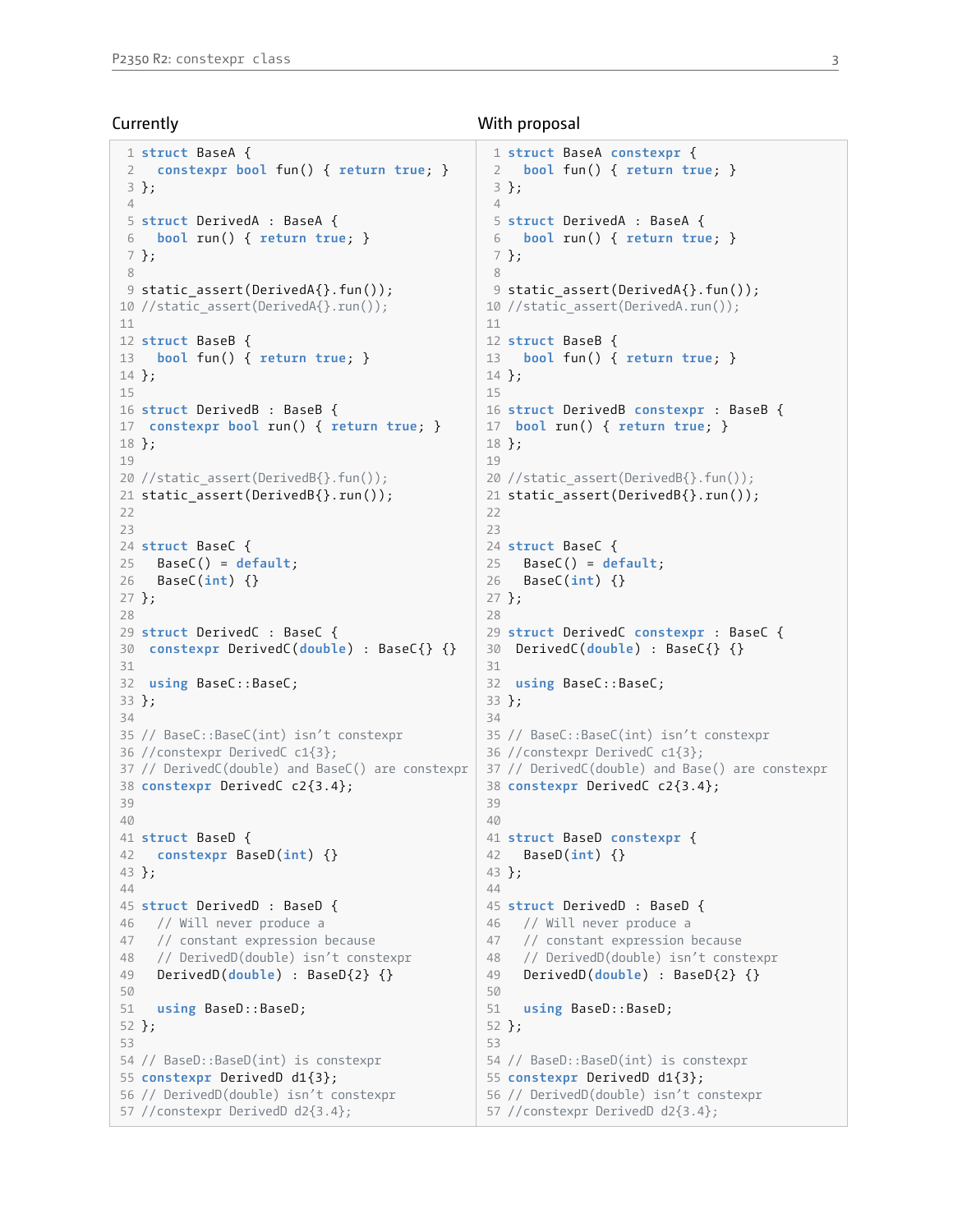# <span id="page-3-0"></span>**3 The design**

The goal is to use the existing model of **final** and apply it to **constexpr**. This reduces the noise resulting from entirely constexpr-classes as we have it now.

### <span id="page-3-1"></span>**3.1 What about out-of-line definitions?**

This proposal does not change how out-of-line definitions of constexpr member functions work. They continue to work the same way as if someone puts **constexpr** directly at the member function. The out-of-line definition will not compile.

### <span id="page-3-2"></span>**3.2 What about a member function that already carries constexpr?**

Well, doing things twice to be sure never hurts. The member function will be **constexpr** in a **constexpr** class regardless of whether it is declared **constexpr** again at member function level.

### <span id="page-3-3"></span>**3.3 Do we need constexpr(false)?**

#### I don't know. Feel free to bring use-cases.

I received feedback that a **constexpr**(**false**) could, in fact, be desirable. Aside from the STL, other libraries come with dependencies to 3rd party functions, often C, making it impossible to have the using function to be **constexpr**. See[[QTPoint](#page-17-0)] for an example. QPoint is fully **constexpr** except for toCGPoint.

Sometimes only a few functions of a class are deliberately implemented out of line in a cpp-file to avoid code bloat. An example is QRect::**operator**|(**const** QRect &r)[\[QRect\]](#page-17-1).

[\[P2448R0\]](#page-16-7) solves this without requireing some **constexpr**(**false**) fasiclities.

My anser remains no, we don't need **constexpr**(**false**).

### <span id="page-3-4"></span>**3.4 What about friend?**

A **friend** declaration is different. Such a declaration is only in the namespace of a class but isn't a member of that class. On the reflector, Ville Voutilainen provided a good example that even in a constexprclass, we might have a friend declaration for an ostream operator [[ml16332](#page-17-2)], which cannot be constexpr.

Therefore, this paper proposes that friend declaration are unaffected by a constexpr class. They remain as they are and need to be marked constexpr even in a constexpr class.

### <span id="page-3-5"></span>**3.5 What about static member functions?**

By this proposal, **static** member functions get implicitly marked **constexpr** in a **constexpr** class.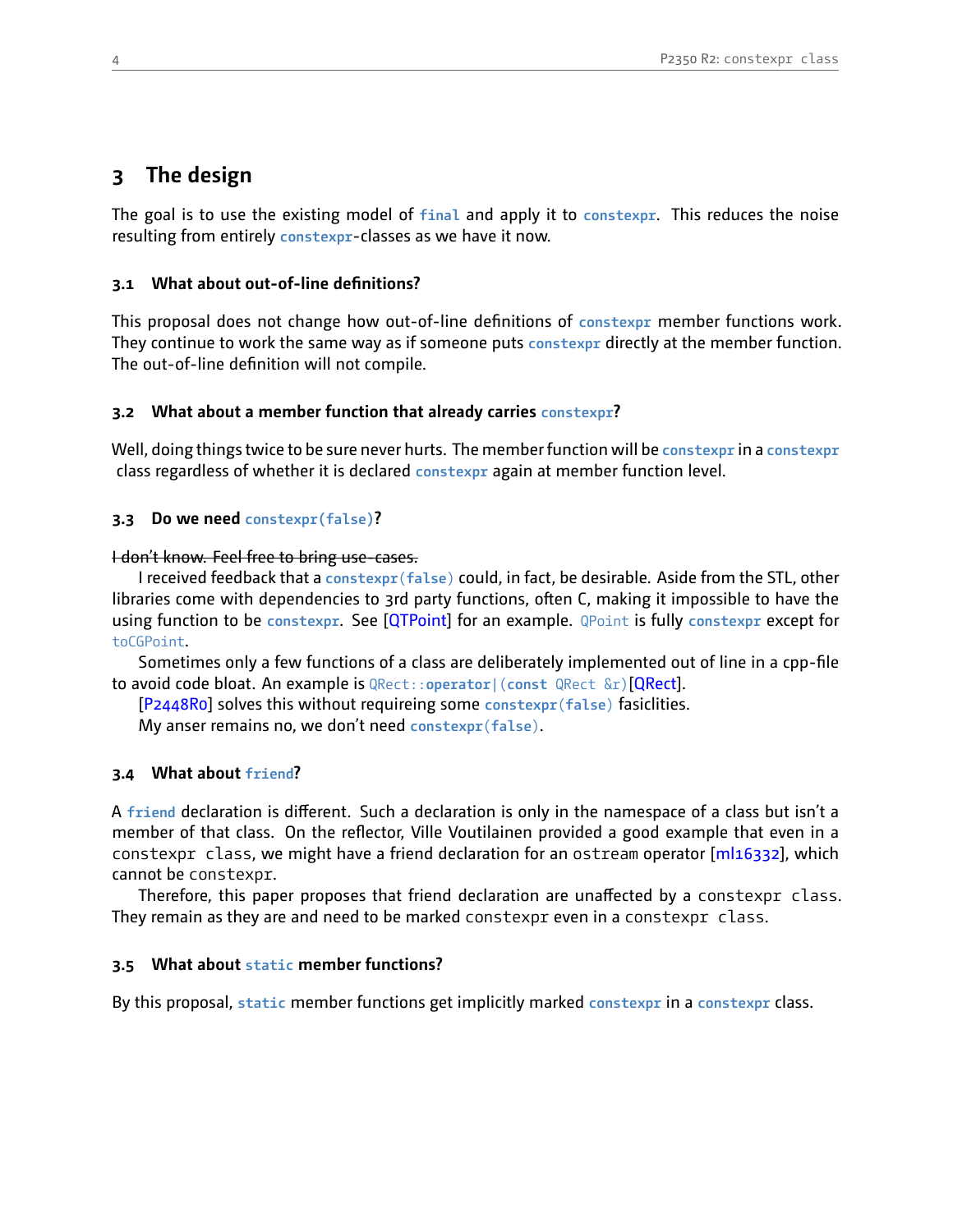### <span id="page-4-0"></span>**3.6 What about static data members?**

By this proposal, **static** data members get implicitly marked **constexpr** in a **constexpr** class.

### <span id="page-4-1"></span>**3.7 What about inheritance?**

Consider the following examples:

```
1 struct BaseCxpr constexpr {
 2 int foo() { return 42; } // this member function is constexpr
 3 };
 4
 5 struct DerivedA : BaseCxpr {
 6 int bar() { return 21; } // this member function is _not_ constexpr
7 };
 8
9
10 struct Base {
11 int foo() { return 42; } // this member function is _not_ constexpr
12 };
13
14 struct DerivedB constexpr : Base {
15 int bar() { return 21; } // this member function is constexpr
16 };
```
#### Listing 3.1: constexpr class and inheritance

In the case of DerivedA, where a class derives from a **constexpr** class, only the member functions of the **constexpr** base class are **constexpr**. There is no **constexpr** inheritance. It seems to constrain the design space of classes too much if only **constexpr** classes can derive from **constexpr** classes.

In the case of DerivedB, where the derived class is marked as **constexpr**, but the base class isn't, this proposal makes all member functions of the derived class **constexpr** while those of the base class remain as they are. **constexpr** for member functions explicitly marked **constexpr** in the base class and non**constexpr** for all the others.

### <span id="page-4-2"></span>**3.8 What about a forward declaration?**

Consider this:

1 **struct** Forward **constexpr**;

```
Listing 3.2: constexpr class and forward declaration
```
Analogous to **final**, the above is only a forward declaration that cannot have a specifier. Hence, the code above is ill-formed by this proposal.

The same goes for class templates or specializations of class templates. Only the specialization marked as **constexpr** does have all member functions implicitly **constexpr**. All others don't.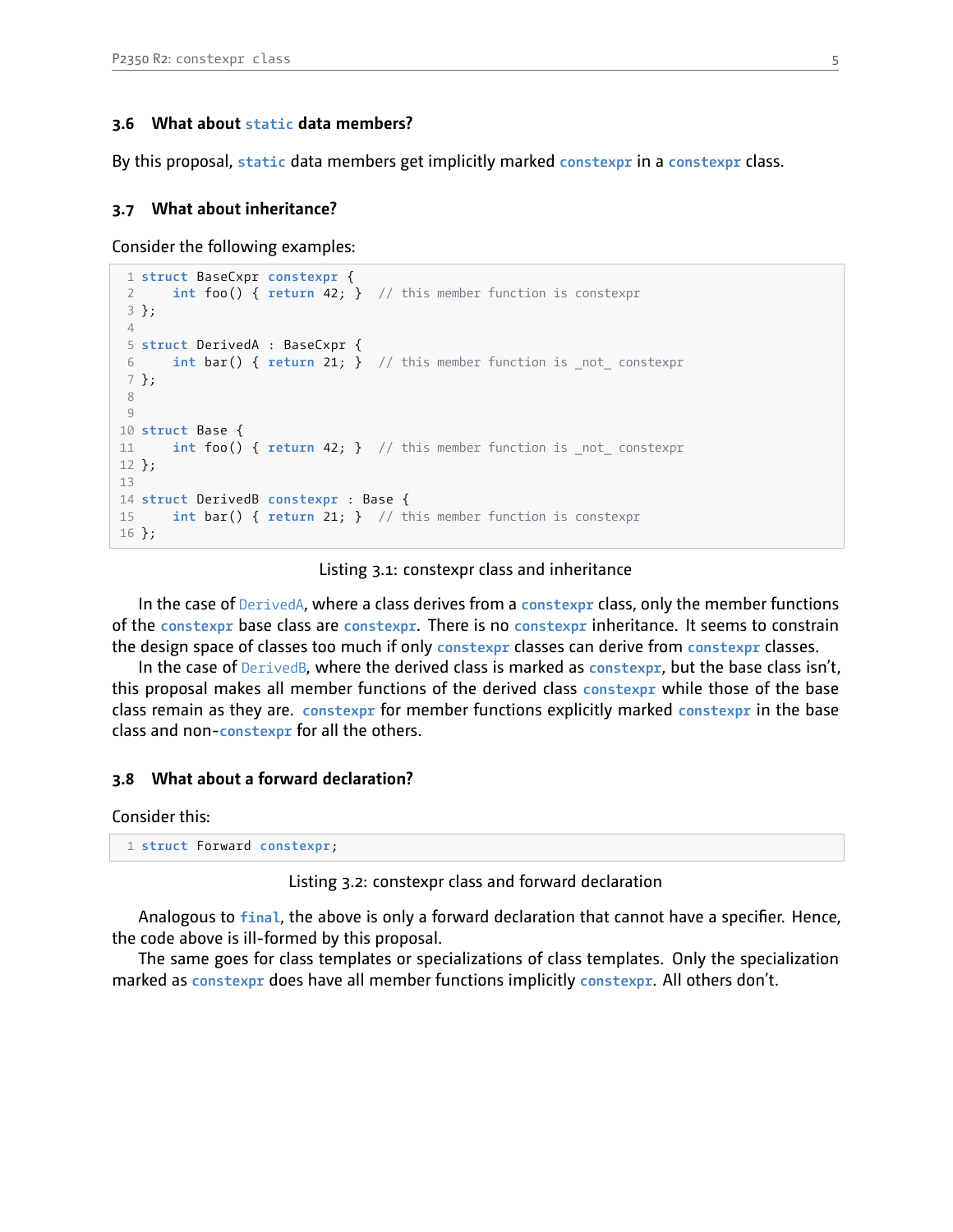### <span id="page-5-0"></span>**3.9 Is adding or removing constexpr from the classhead a breaking change?**

Say we have a class before this proposal, and after this proposal, the class author adds **constexpr** in the class-head, is this a breaking change? The short answer is no. The longer is, it depends. By adding **constexpr** in the classhead *all* member functions of a class become **constexpr**. If this class had non**constexpr** member functions before this change, then users can observe a behavioral change. However, this change is equal to adding **constexpr** to all the member functions of a class manually, which we have done in  $[P1004R2]$  to std::vector. This was not considered a breaking change nor an ABI change.

#### <span id="page-5-1"></span>**3.10 What about consteval**

### **This paper does not propose a class-level consteval. The following sections is kept for futur explorations.**

For consistency reasons, **consteval** should be allowed like **constexpr**. That being said, **consteval** comes with some things to consider.

Only one of the two keywords should then be allowed in the class-head.

The mental model of a **consteval** class would be that such a class is absolutely compiletime only.

#### **3.10.1 A consteval copy constructor**

Consider the following example:

```
1 struct Test consteval {
 2 bool fun() const { return true; }
3 };
 4
 5 struct Derived : Test {};
 6
 7 static_assert(Test{}.fun());
 8
9 consteval auto X()
10 {
11 Test t{};
12 Test t2 = t;
13
14 return true;
15 }
16
17 static_assert(X(); // OK
18
19 consteval auto D()
20 {
21 Derived t{};
22 Derived t2 = t; // Derived copy ctor must be consteval!
23
24 return true;
25 }
```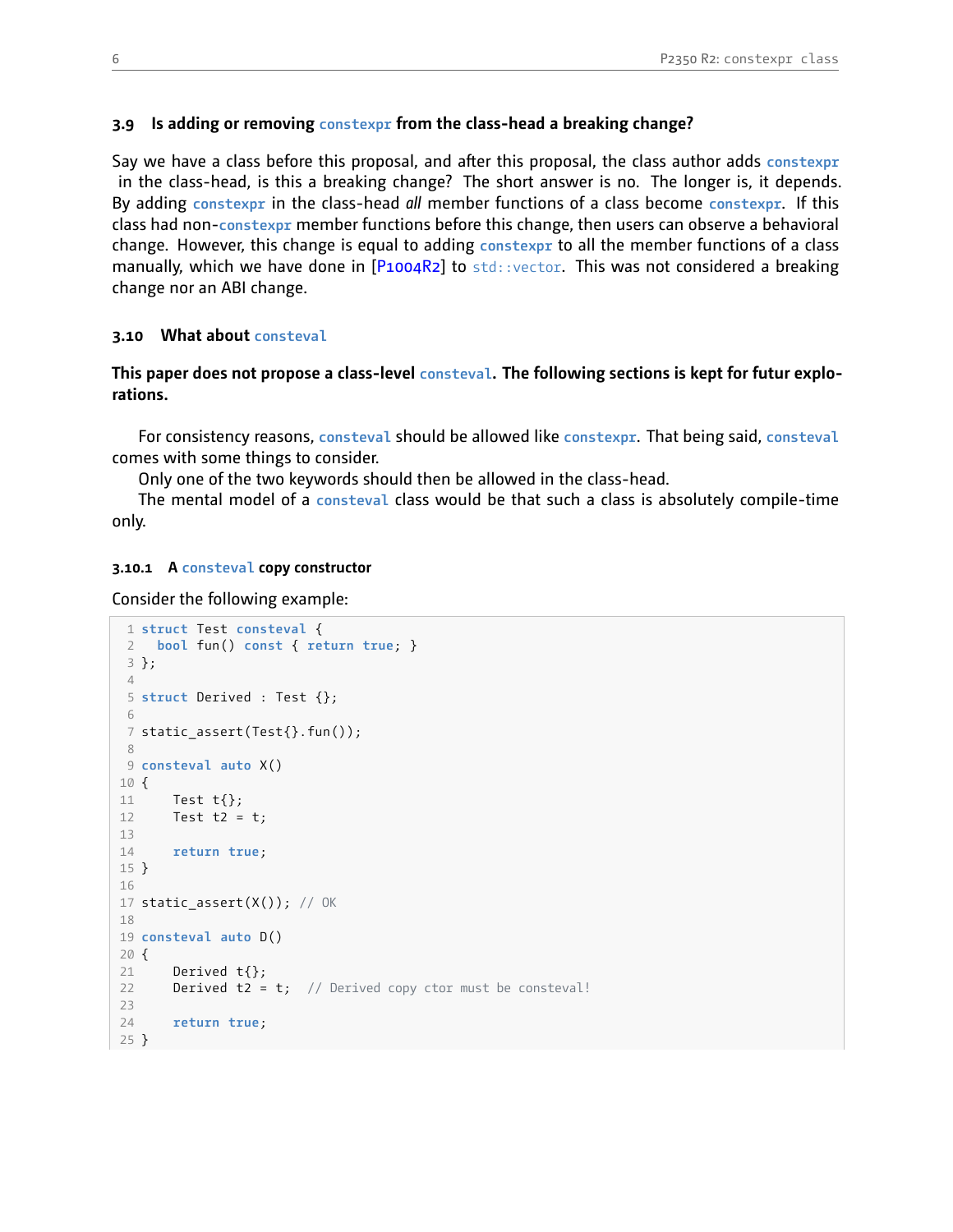```
26
27 static assert(D()); // ERROR: Test::Test is not a constant expression
28
29 namespace working {
30 struct Derived : Test {
31 Derived() = default;
32 consteval Derived(const Derived&) {}; // notice: consteval now!
33 };
34
35 consteval auto D()
36 {
37 Derived t{};
38 Derived t2 = t;
39
40 return true;
41 }
42
43 static_assert(D()); // OK
44 } // namespace working
```
The function  $\cdot$ : D doesn't pass the static assert because it is not a constant expression. The reason is that the copy constructor of Derived isn't **constexpr** or **consteval**. Once I add either of these keywords to D's copy constructor, as in working: : Derived, the code compiles fine. The reason here seems to be the unknown reference of Derived when it gets passed to the base classes copy constructor. Barry Rezin has a paper [\[P2280R0](#page-16-8)] that aims to relax things here.

#### **3.10.2 Implicit consteval static data members**

With static data members being implicitly **constexpr** in a **constexpr class** what should we do with static data members in a **consteval class**?

The code on the left compiles even without being a **constexpr class**. However, the standard does not allow **consteval** variables, making the code on the right fail to compile.

```
1 class Test {
2 public:
3 constexpr static inline int i{}; // OK
4 };
5
6 static assert(Test::i == 0);
                                               1 class Test {
                                               2 public:
                                               3 consteval static inline int i{}; // ERR
                                               4 };
                                               5
                                               6 static assert(Test::i == 0);
```
#### **3.10.3 Upgrading and Downgrading**

Assume a class is marked **constexpr**. Do we like to allow that a member function can be marked **consteval** and those overriding **constexpr**:

```
1 class SomeType constexpr {
2 public:
3 bool empty() const { /* *
/ }
4 // ...
5 consteval bool whatheverFun() { /* *
/ }
6 };
```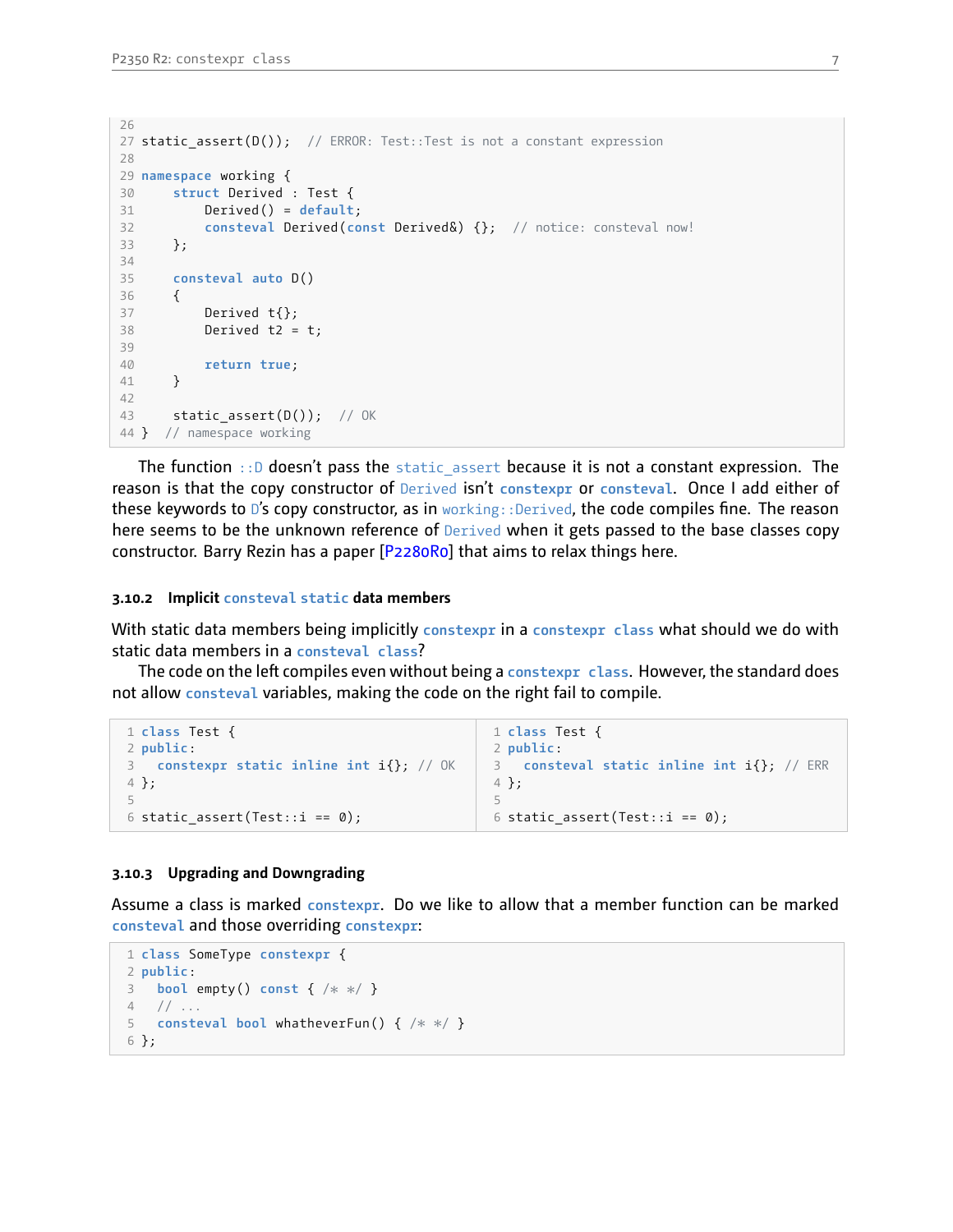The same goes the other way around. Assume we have a **consteval** class, should it be allowed that a member function can be *down-grade* to **constexpr**?

Options:

- **A** No up- or downgrading is allowed. A constexpr class has only constexpr member functions, as a **consteval** class has only **consteval** member functions.
- **B** Allow up or downgrading. A **constexpr** class can have **consteval** member functions, as a **consteval** class can have **constexpr** member functions.
- **C** A **constexpr** class can have **consteval** member functions but not the other way around.

**D** A **consteval** class can have **constexpr** member functions but not the other way around.

Option D carries the issue that someone can add a **virtual constexpr** function and by that require a consteval class to emit a virtual function table that conflicts with the idea of a compile-time-only class.

C seems the best option.

### <span id="page-7-0"></span>**3.11 Can this be solved with metaclasses?**

Another question that came up is, can this feature be implemented with metaclasses. One idea is to provide such a facility with the STL.[[MCSrc](#page-17-3)] lists a possible implementation that was shown in a Twitter discussion[[MCSrcTweet\]](#page-17-4).

While a constexpr class is implementable with the current state of metaclasses, it doesn't seem like the right tool for the job. A constexpr class is something simple and generic. There is no need to let the compiler generate something for us. The combination of such a metaclasses library part with other metaclasses elements, like promising shape example [\[P0707R4](#page-16-9)], is unclear.

#### <span id="page-7-1"></span>**3.12 Syntax choices**

We have a couple of different syntax options:

```
1 class D constexpr : B {}; // A
2 class constexpr D : B {}; // B
3 class D : B constexpr {}; // C
4 constexpr class D : B {}; // D
```
**A** seems natural. **final** would be right of **constexpr**: **constexpr final**.

- **B** seems a bit confusing because its before the class name. The question is does it go before or after attributes.
- **C** seems very confusing. It creates the impression that **constexpr** applies to the base class.
- **D** is ambiguous. We already have constexpr class D{} d.

This paper proposes syntax **A**.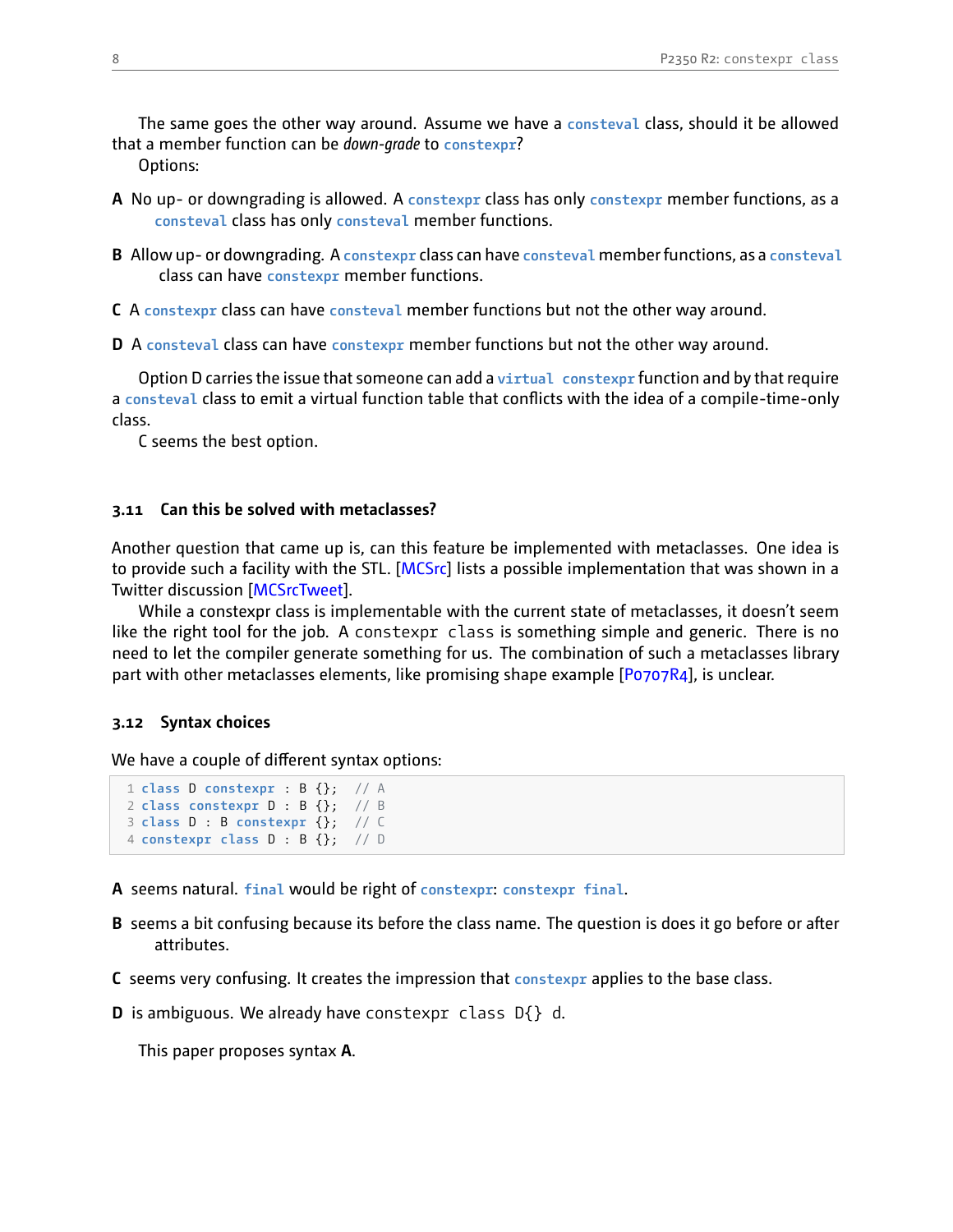### <span id="page-8-0"></span>**3.13 Order of the specifiers**

This paper allows a flexible order of the specifiers **final** and **constexpr** or **consteval**.

```
1 class Awesome constexpr final {};
2 class Awesome final constexpr {};
3 class Awesome consteval final {};
4 class Awesome final consteval {};
```
# <span id="page-8-1"></span>**4 Controversial parts**

#### **4.0.1 The meaning should be that a constexpr class type is usable as NTTP**

On the reflector, the BSI provided feedback that the NB would support the paper only if **constexpr class** would enforce the type to be usable as an NTTP. As pointed out during the reflector discussion, the meaning would be very weak, to say at least. Consider Listing  $4.1$ . Suppose  $MyType$  would be **constexpr** by this paper and enforcing the type being usable as an NTTP. Using it with **int** would work as NTTP to Fun. However, once it is be used with A, which isn't a literal type, it would result in an error.

```
1 template<typename T>
 2 struct MyType /*
constexpr *
/ {
 3 T t;
 4 };
 5
 6 template<auto N>
7 void Fun() {}
8
9 struct A {
10 virtual ~A() {}
11 };
12
13 int main()
14 {
15 Fun<MyType<int>{}>(); // OK int is a literal type
16
17 Fun<MyType<A>{}>(); // ERROR: A is not a literal type
18 }
```
#### Listing 4.1: Don't make a promise you can't keep.

We already get this error from compilers today. The promise to users that  $MyType$  is always usable as an NTTP is wrong, and by that **constexpr class** meaningless. It would be especially bad to introduce such a behavior as we have a paper[[P2448R0\]](#page-16-7) which I support as the right direction, aiming to relax **constexpr** restrictions as long as something is not used in a **constexpr** context.

This paper does *not* enforce the requirement that **constexpr class** means that a type is always usable as a NTTP.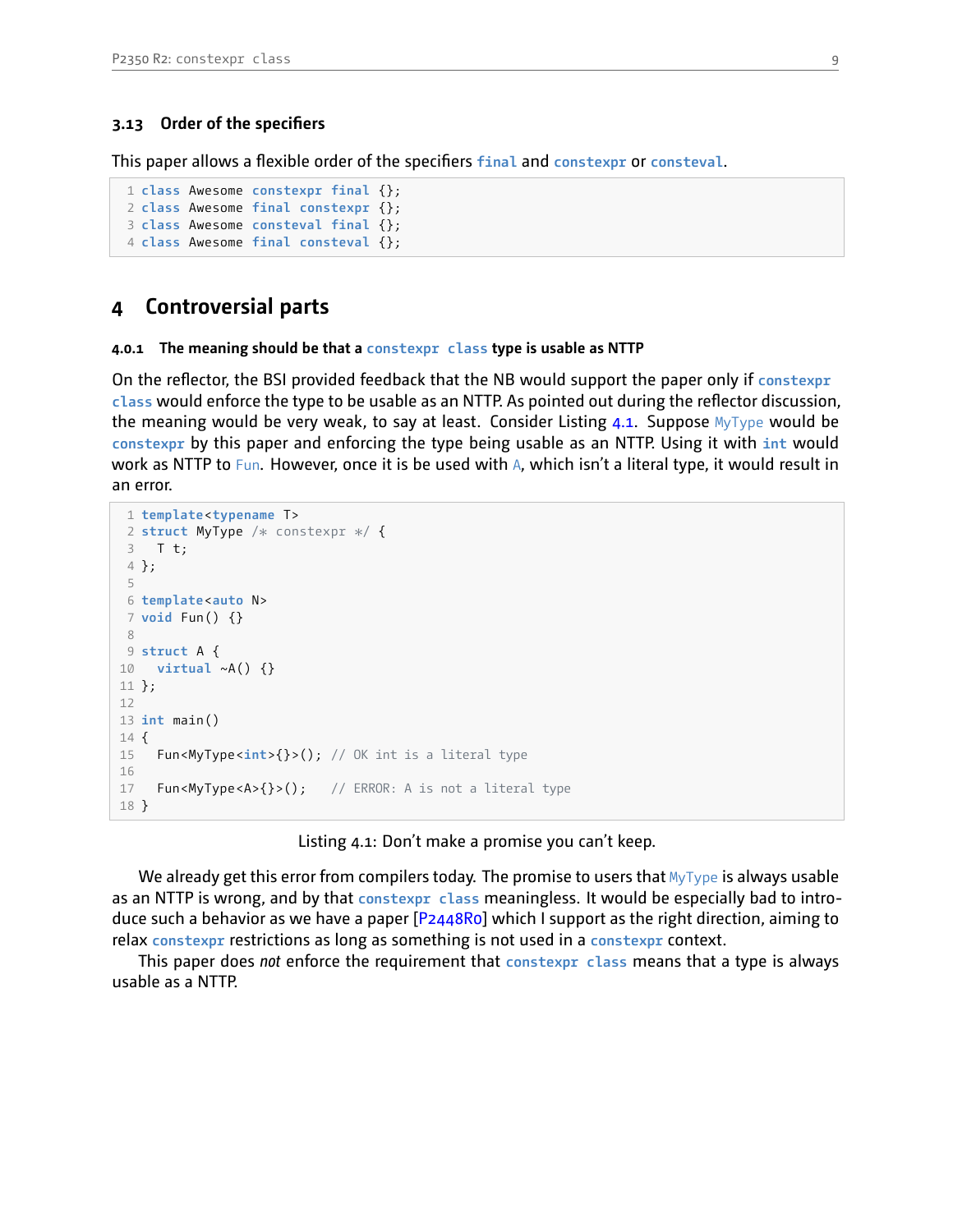#### **4.0.2 constexpr class should ensure constexprness of the inheritance hierarchy**

Another point that was mentioned during the reflector discussion was that **constexpr class** should enforce that all base classes are **constexpr** as well.

```
1 struct Base {
2 bool fun() { return true; }
3 };
4
5 struct Derived constexpr : Base { // ERROR: Base is not constexpr
6 bool run() { return true; }
7 };
```
### Listing 4.2: Deriving from a non-constexpr class

The first question that comes up is, what if all member functions in Base are **constexpr**? Should it then be counted as a **constexpr class**, or is it only a **constexpr class** if **constexpr** is used in the class-head?

Regardless of the answer to the question above, enforcing the base class to be **constexpr** as well limits the design space. Derived:: run is constexpr in Listing [4.2](#page-9-1). The constructor of B is implicitly **constexpr**. Deriving from a class that isn't entirely **constexpr** and use only the **constexpr** part during constant evaluation is desirable.

This paper does *not* enforce that the entire inheritance hierarchy must be **constexpr** if **constexpr class** is used with a derived class. This is also outlined in [3.7.](#page-4-1)

### **4.0.3** The position of the decl-specifier

The position where the **constexpr** should go to carry its meaning as best is already discussed in [3.12](#page-7-1). All of these choices leave room for misinterpretation.

The introduction of group member specifiers was mentioned. Such a facility was proposed as [[N3955](#page-16-10)]. As pointed out in [5](#page-9-0) that proposal did not reach consensus and another poll during the discussion of P2350 for such a syntax did also not reach consensus.

Down this road, Erich Keane came up with the idea of something like a **constexpr** scope:

```
1 struct Base {
  2 constexpr {
3 // Every function in here is constexpr.
4 }
5 };
```
<span id="page-9-0"></span>However, this approach was not explored by this proposal.

# **5 Other proposals**

During a discussion on the reflector[[N3955](#page-16-10)] was mentioned. It proposes to have group member specifiers allowing things like:

```
1 class A {
2 public constexpr:
3 // everyhting in here is implicitly constexpr
4 };
```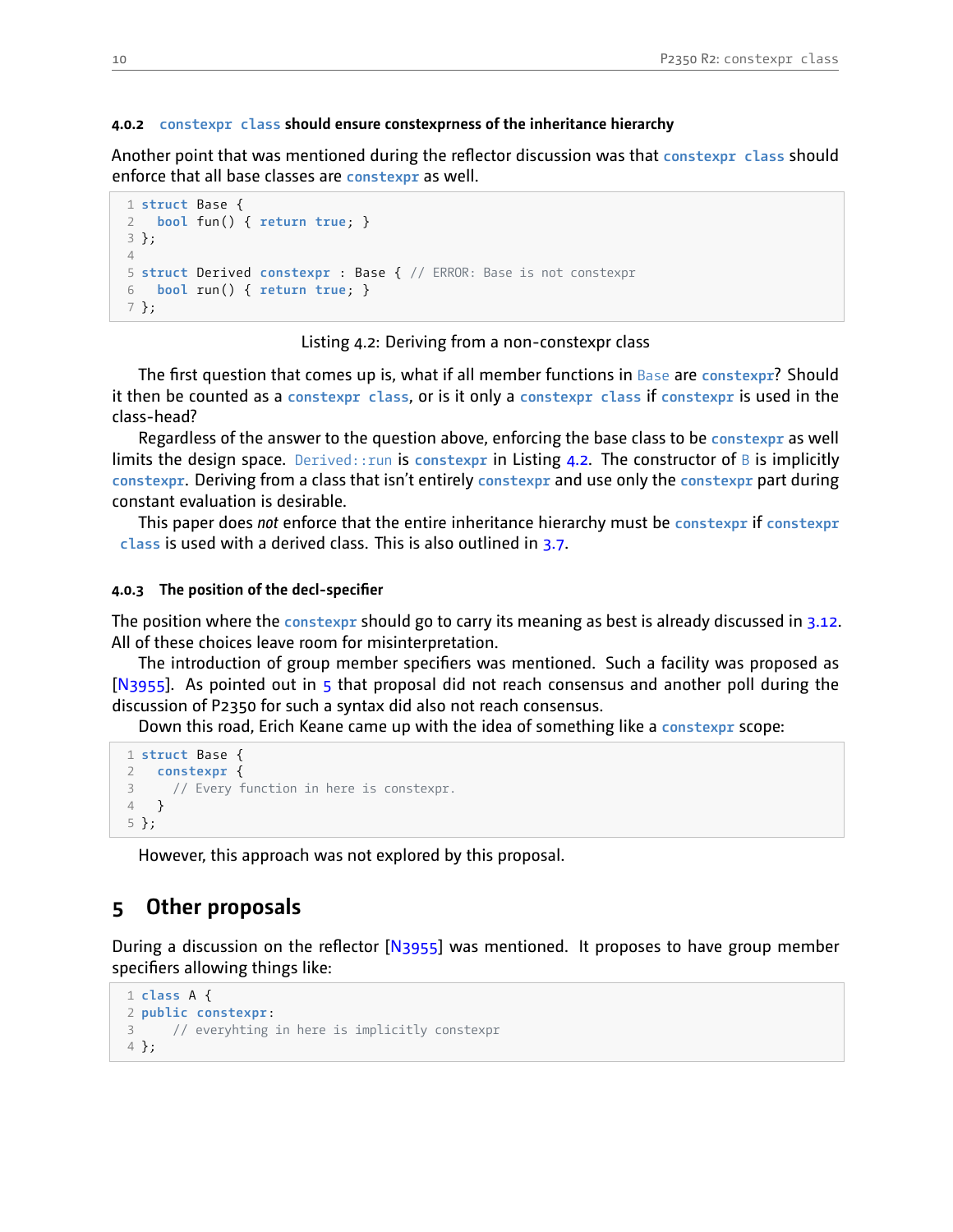This proposal did not reach consensus back in 2014 and a vote during presenting this paper for an access specifier syntax did again not reach consensus.

### <span id="page-10-0"></span>**5.1 What other languages do**

D, for example, doesn't require (or have) a specifier like **constexpr** [[DCTFE\]](#page-17-5). It uses Compile Time Function Execution (CTFE) which automatically happens in various contexts.

# <span id="page-10-1"></span>**6 Other parts of the language**

The ability to list other specifiers like **noexcept** is something that comes up with this proposal.

### <span id="page-10-2"></span>**6.1 What about noexcept**

**noexcept** acts differently than **constexpr** or **final**. Should I, as a developer, do something that is not allowed in, for example, a **constexpr** context the compiler gives me an error. Should I invoke a throwing function in a **noexcept** member function, I end up with a runtime error. It seems less desirable to me to create implicit **noexcept** member functions.

Another angle here are out-of-line definitions. If a full noexcept-class adds the implicit noexcept to all in-class definitions, what about out-of-line definitions? Should the also be implicitly noexcept? Should such out-of-line definitions need to be attributed with **noexcept**?

On the reflector, Giuseppe D'Angelo mentioned QT's Point and  $std$ :: $complex$  as examples for **noexcept** data structures. A quick check revealed that both data structures seem not to throw exceptions, but even std::complex is not marked **noexcept** in the standard. The assumed reason for them not have been marked **noexcept** in C++11 is that adding or removing **noexcept** is an observable change. If we have two functions where one is marked **noexcept**, and the other isn't, the **typeid** of them is different:

```
1 #include <cassert>
2 #include <typeinfo>
3
4 void f1();
5 void f2() noexcept;
6
7 int main() {
8 assert(typeid(f1) == typeid(f2));
9 }
```
Listing 6.1: Comparison of the typeid of two functions with and without noexcept.

This paper does not propose to add **noexcept** as a specifier in the classhead.

### <span id="page-10-3"></span>**6.2 What about const**

Another thing that could be imaginable is to have **const** in the classhead, declaring all member functions in a class implicitly **const**. This proposal does not propose this. If there is a desire for it, a dedicated proposal seems best.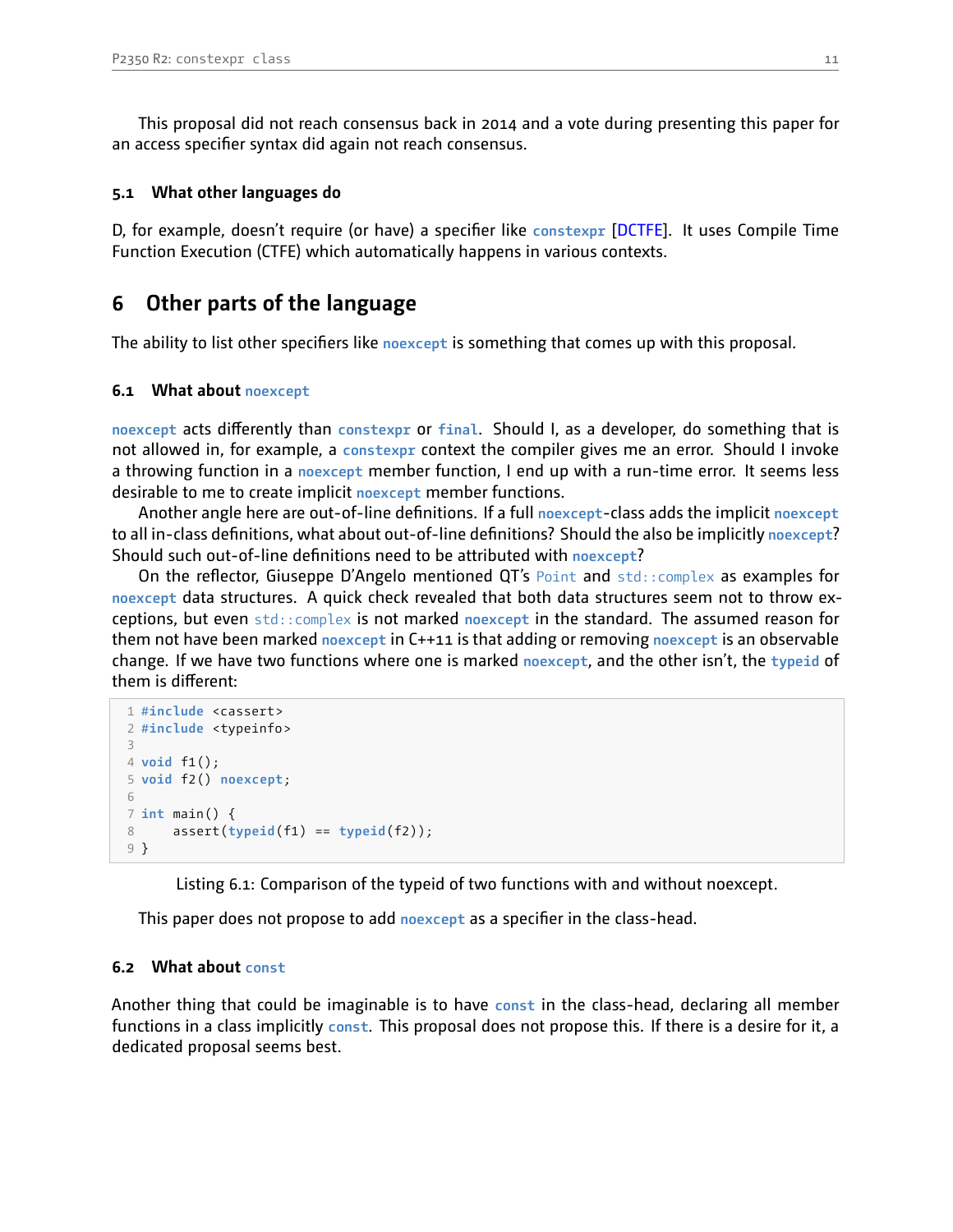In general const is different because we can have out-of-line definitions which are explicitly marked const to distinguish them from the non-const overload. A const-only class would have only **const** member functions, making this issue simpler, but regarding teachability and readability, dropping the **const** from these functions does create a new kind that seems not desirable.

This paper does not propose to add const as a specifier in the class-head.

### <span id="page-11-0"></span>**6.3 What about override**

An **override** class where all member functions override those in a base class would at least solve the situation with an unwanted non-virtual destructor in the base class.

This paper does not propose to add **override** as a specifier in the classhead.

### <span id="page-11-1"></span>**6.4 What about free functions?**

Free functions are an interesting question. While with this proposal, the noise from **constexpr**'fying entire classes is reduced, we also have a lot of cases where many free functions are **constexpr**. One example is[[P1645R1\]](#page-16-11), which made more algorithms **constexpr**.

One approach here can be a **constexpr** namespace like below.

```
1 namespace constexpr {
2 bool Fun() { /* *
/ } // this function is constexpr
3 bool Run() { /* *
/ } // this function is constexpr
4 }
```
This paper does not propose a **constexpr** namespace. If something like this is desirable, the author is open to bring another paper dedicated to such a feature.

# <span id="page-11-2"></span>**7 Implementation**

This proposal was implemented in a fork of LLVM/Clang from the author [\[GHUPImpl\]](#page-17-6), including **consteval** and **static** data members of a **constexpr class**. The change was small and easy to apply.

## <span id="page-11-3"></span>**8 Polls**

### <span id="page-11-4"></span>**8.1 EWG 2021 October 13 (virtual)**

**Poll:** *Having seen what class-level consteval looks like, we still want it in P2350.*

| . L | Ξ |   | ςд |
|-----|---|---|----|
|     |   | 8 |    |

**Result:** *Consensus against, we don't want consteval in P2350.*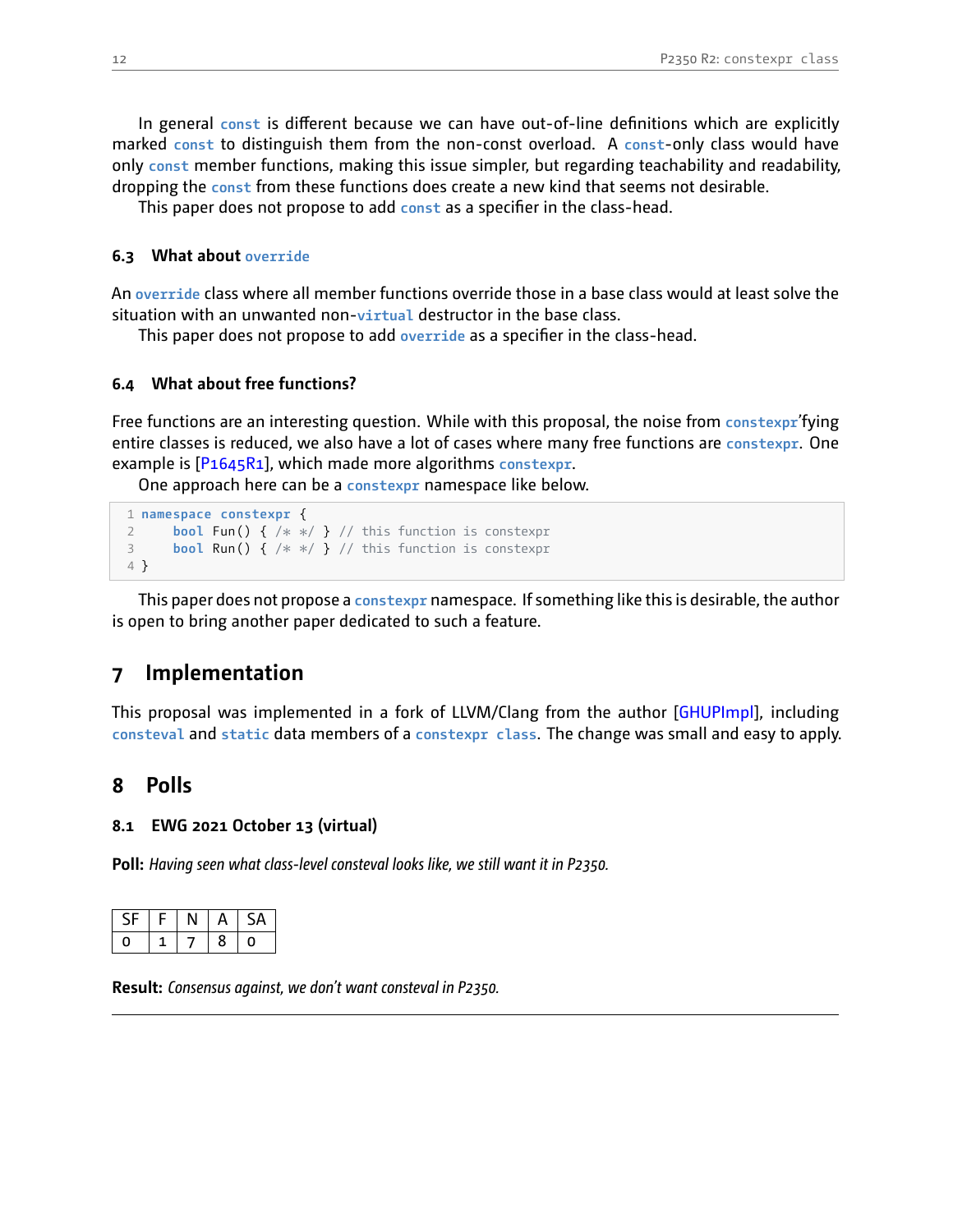**Poll:** *Send P2350 to electronic polling, targeting CWG for C++23.*

| - 16 | e. | ⊣ |  |
|------|----|---|--|
|      | 8  |   |  |

**Result:** *Consensus*

**Poll:** *Given that Committee time is limited, we'd like to see a different paper which further explores class-level consteval.*

| - L            | Æ.      |   |   |   |
|----------------|---------|---|---|---|
| $\overline{z}$ | c.<br>∍ | 8 | J | O |

**Result:** *Consensus*

**Poll:** *Given that Committee time is limited, we'd like to see a different paper which proposes implicit constexpr.*

| ≒. |   | . . | A | д |
|----|---|-----|---|---|
|    | 4 |     | 4 |   |

**Result:** *Consensus*

### <span id="page-12-0"></span>**8.2 EWG 2021 June 21 (virtual)**

**Poll:** *we are interested in pursuing a way to specify that multiple/all class members are constexpr, either as suggested in this paper or through another mechanism, considering that time is limited and there is only so much work we can do*

| - |  |  |
|---|--|--|

### **Result:** *?*

**Poll:** *support class-level consteval at the same time or before supporting constexpr, to inform the design of class constexpr.*

**Result:** *Consensus*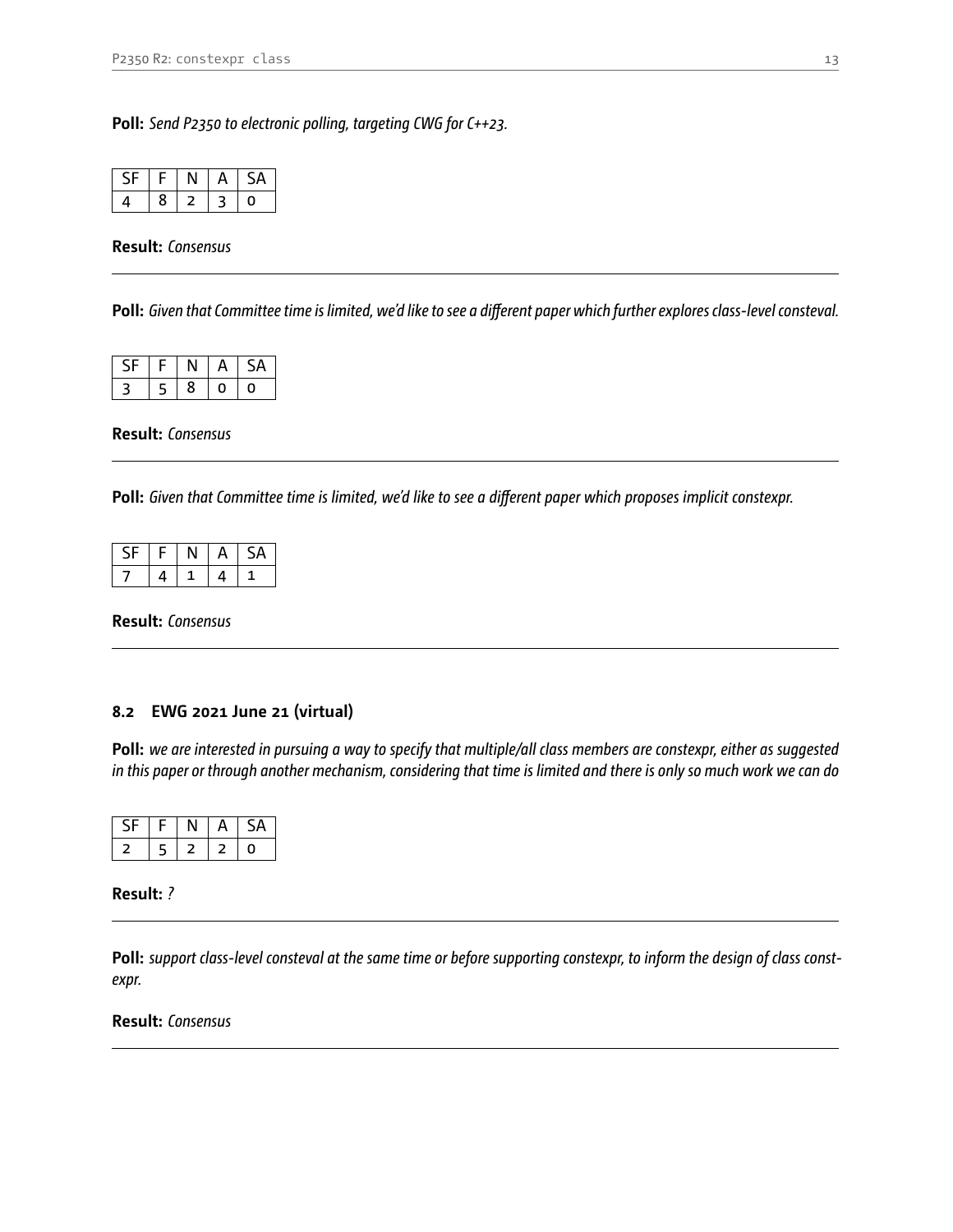| CE |   |   | A | ς,<br>JA. |
|----|---|---|---|-----------|
| っ  | 8 | 3 | 0 | O         |

**Poll:** *use access specifier constexpr instead of class-level constexpr*

|  |    | ╰<br>▵ |
|--|----|--------|
|  | щ. | 5      |

**Result:** *no Consensus*

**Poll:** *class-level constexpr should also affect friend functions*

| L. |   |   | ▵ |
|----|---|---|---|
| 0  | - | ┍ |   |

**Result:** *no Consensus*

**Poll:** *it should be ill-formed to put constexpr on a class which can't be entirely constexpr (e.g. because of it's base or data members not being constexpr)*

| ร⊾ |   |   | SА |
|----|---|---|----|
|    | 4 | 4 |    |

**Result:** *no Consensus*

**Poll:** *static data members should also be constexpr in a constexpr class*

| . L |   | ⊣ | ∸ |
|-----|---|---|---|
| っ   | Ū |   |   |

**Result:** *consensus*

**Poll:** *allow constexpr and final to appear in either order.*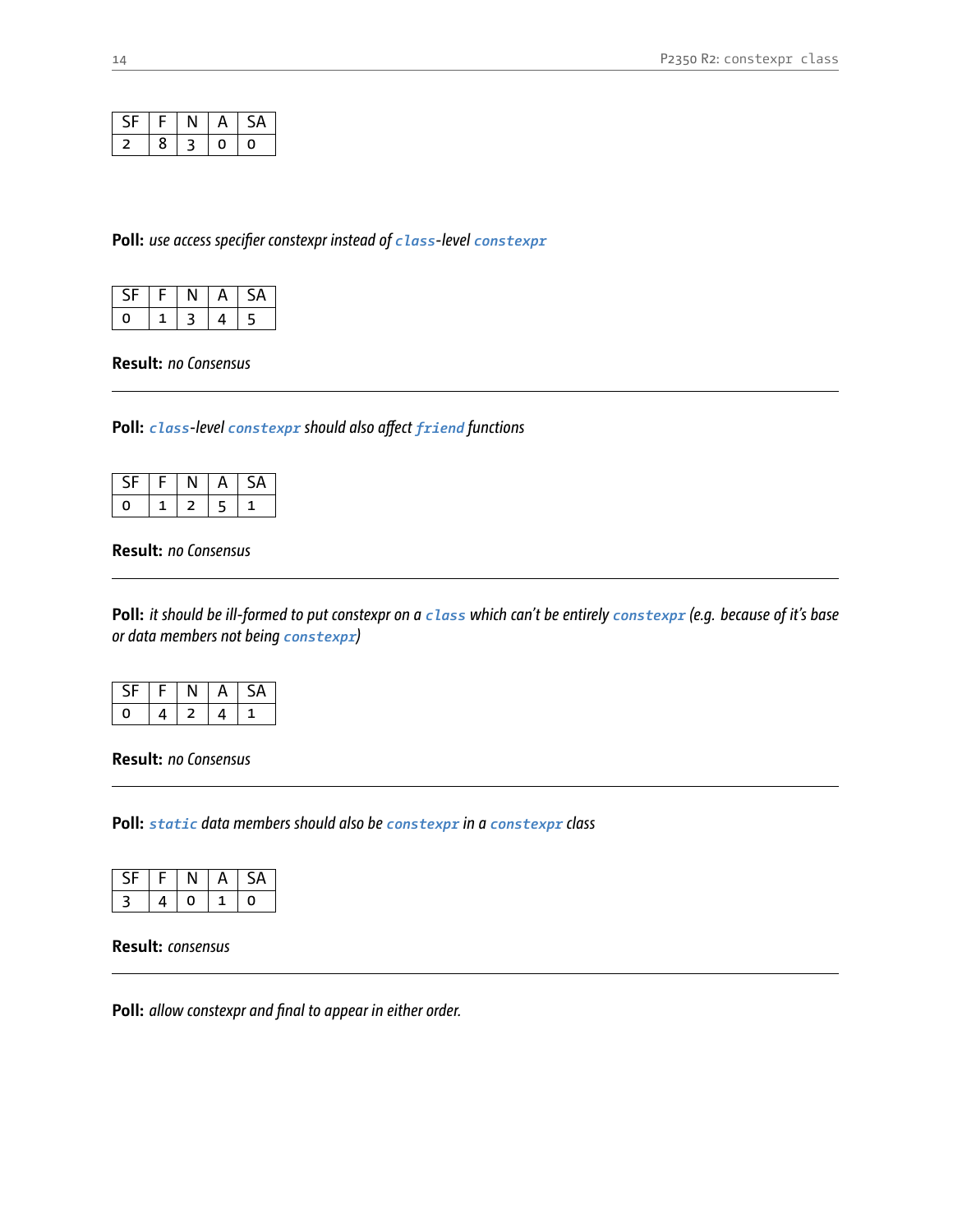|   | г | $\mathbf{a}$ |  |
|---|---|--------------|--|
| 6 |   | 0            |  |

**Result:** *consensus*

# <span id="page-14-0"></span>**9 Proposed wording**

This wording is based on the working draft [\[N4885\]](#page-16-12).

The wording does not include changes to STL containers. If this is desired, the author believes that it requires a new paper targeting LEWG.

Change in **[dcl.constexpr]** 9.2.5:

- <sup>1</sup> The constexpr specifier shall be applied only to the definition of a variable or variable template  $\sigma$ r, the declaration of a function or function template , or the definition of a class or class template. The consteval specifier shall be applied only to the declaration of a function or function template. ...
- <sup>2</sup> A constexpr or consteval specifier used in the declaration of a function declares that function to be a *constexpr function*. Further, the constexpr specifier used as a *class-prop-specifier* in a class definition (11.1) declares all direct member functions and all direct static data members of that class to be constexpr. A function or constructor declared with the consteval specifier is called an *immediate function*. A destructor, an allocation function, or a deallocation function shall not be declared with the consteval specifier.

Change in **[class.pre]** 11.1:

*class-head:*

*class-key attribute-specifier-seqopt class-head-name class-virt-specifieropt class-prop-specifier-seqopt base-clauseopt class-key attribute-specifier-seqopt base-clauseopt*

*class-head-name:*

*nested-name-specifieropt class-name*

*class-prop-specifier-seq: class-prop-specifier class-prop-specifier-seq class-prop-specifier*

*class-virt-specifier: class-prop-specifier:* constexpr final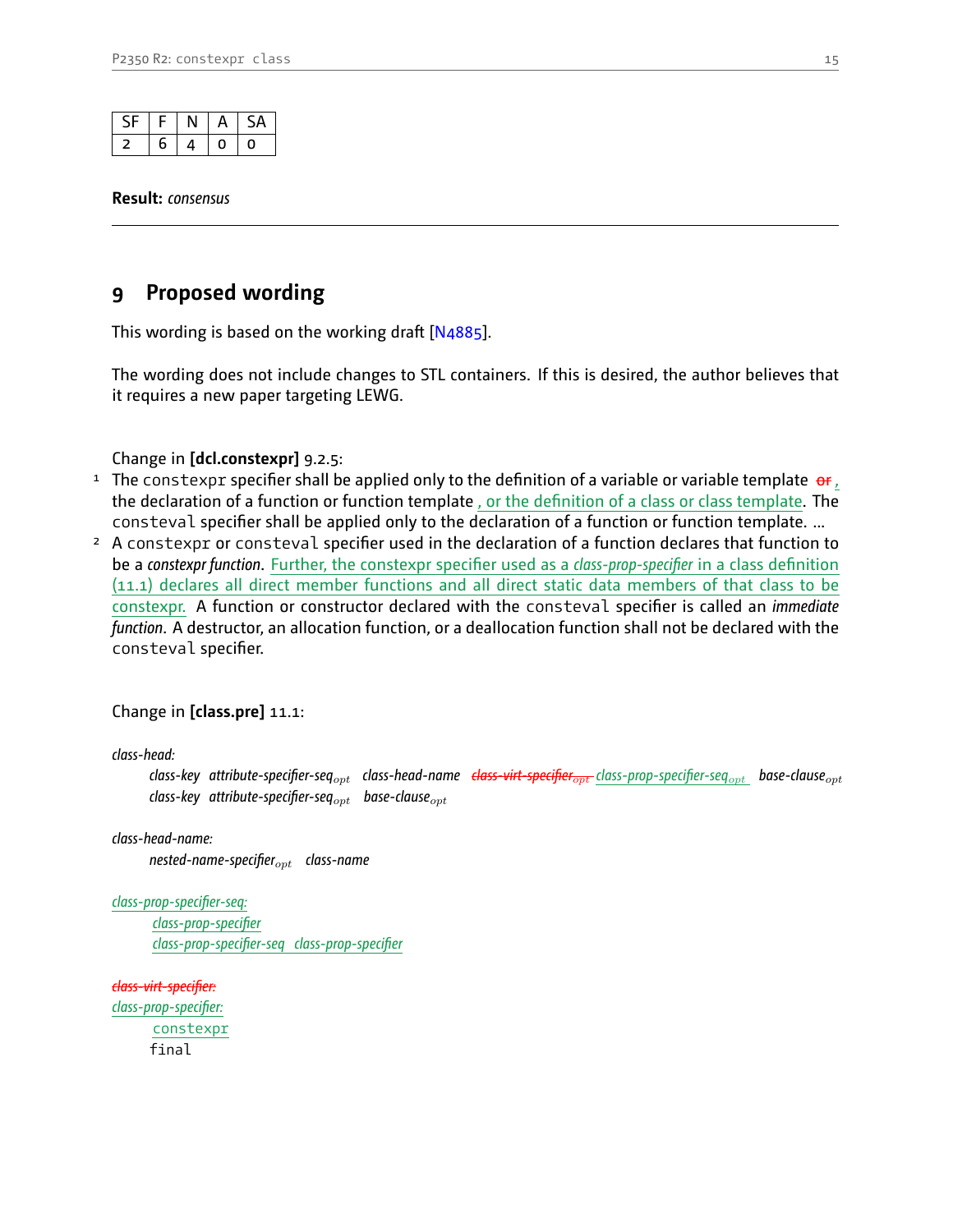Add after p5 in **[class.pre]** 11.1:

<sup>6</sup> If a class is marked with the *class-virt-specifier class-prop-specifier* final and it appears as a *class-or-decltype* in a *base-clause* (class.derived), the program is ill-formed. Whenever a *class-key* is followed by a *classhead-name*, the *identifier* final, and a colon or left brace, final is interpreted as a *class-virt-specifier class-prop-specifier*. [*Example*:

```
struct A;
struct A final {}; // OK: definition of struct A,
                         // not value-initialization of variable final
struct X {
 struct C { constexpr operator int() { return 5; } };
 struct B final : C{}; // OK: definition of nested class B,
                         // not declaration of a bit-field member final
};
```
*– end example]*

- <sup>7</sup> Each *class-prop-specifier* shall appear at most once in a complete *class-prop-specifier-seq*.
- <sup>8</sup> [*Note*: The *class-prop-specifier* constexpr means that all direct member functions of that class and all direct static data members are declared constexpr (9.2.5) . *– end note]*

Add after p18 in **[temp.inst]** 13.9.1:

<sup>18</sup> ...

[*Example*: The class S1<T>::Inner1 is ill-formed, no diagnostic required, because it has no valid specializations. S2 is ill-formed, no diagnostic required, since no substitution into the constraints of its Inner2 template would result in a valid expression. *– end example]*

<sup>19</sup> If a class template is declared with the *class-prop-specifier* constexpr, any implicit instantiation is also constexpr.

Modify **[tab:cpp.predefined.ft]**

<span id="page-15-0"></span>\_\_cpp\_constexpr 201907L**202002L**

# **10 Acknowledgements**

Thanks to Ville Voutilainen, Barry Revzin, Matthew Woehlke, Giuseppe D'Angelo, Nevin Liber, Balog Pal, Joshua Berne, Anthony Williams, and Andrew Tomazos for their feedback on the reflector. Thanks to Jens Maurer for spontaneously jumping on a wording review of this paper's R1 and R2. Thanks to Daveed Vandevoorde for sharing his ideas about **consteval** class.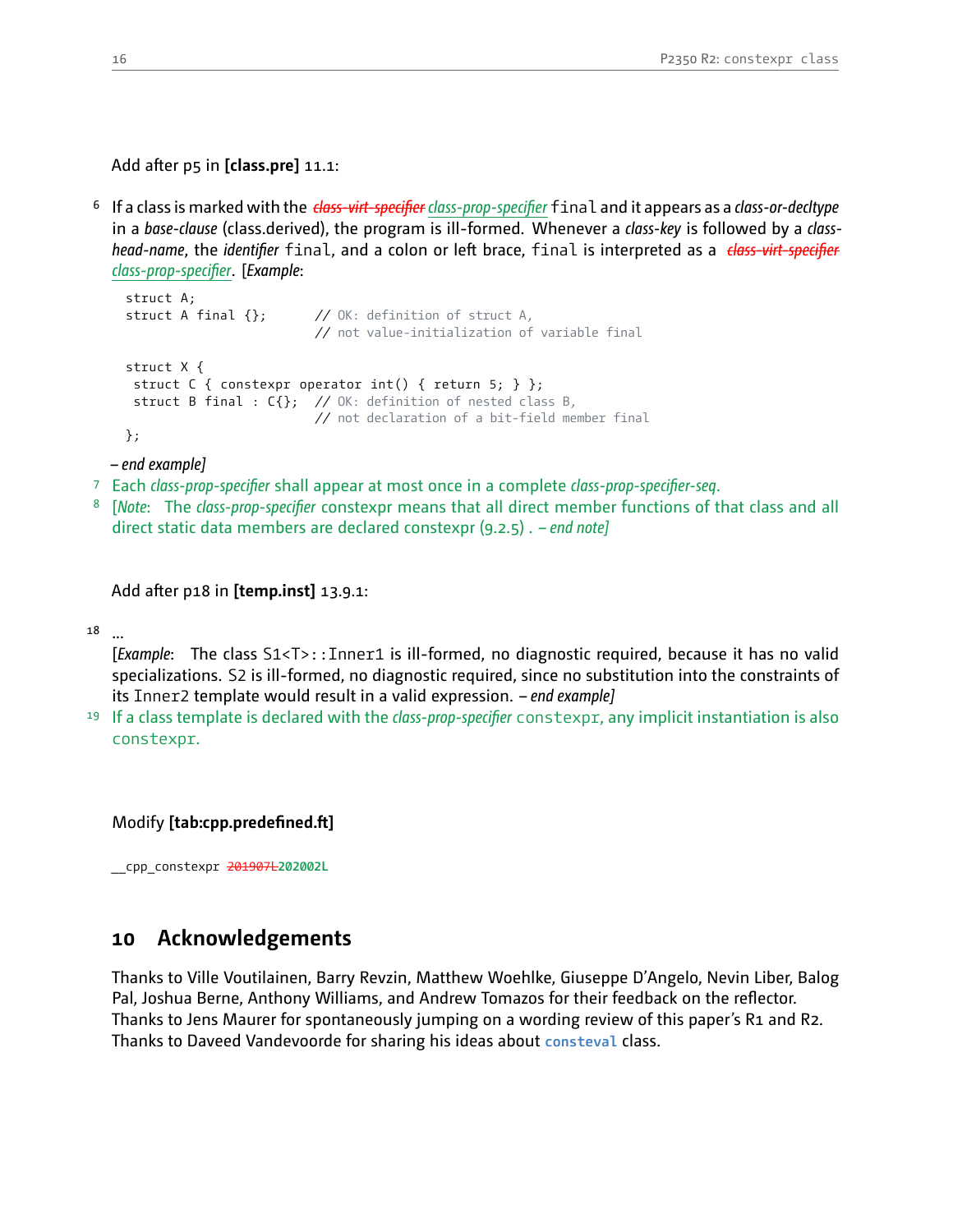<span id="page-16-0"></span>Thanks to Giuseppe D'Angelo for his feedback on why **constexpr**(**false**) could be desirable.

# **11 Revision History**

|              | <b>Version Date Changes</b>                                                                                             |
|--------------|-------------------------------------------------------------------------------------------------------------------------|
| 0            | Initial draft                                                                                                           |
| $\mathbf{1}$ | • Added section about specifier order.<br>• Updated wording.                                                            |
| <sup>2</sup> | • More examples.<br>· Added poll results.<br>· Added 3.6 (static data members).<br>· Added reason for constexpr(false). |

# <span id="page-16-1"></span>**Bibliography**

- <span id="page-16-2"></span>[P0980R1] Louis Dionne: "Making std::string constexpr", P0980R1, 2019-07-19. http://www.open-std.org/jtc1/sc22/wg21/docs/papers/2019/p0980r1.pdf
- <span id="page-16-3"></span>[P1004R2] Louis Dionne: "Making std::vector constexpr", P1004R2, 2019-07-19. http://www.open-std.org/jtc1/sc22/wg21/docs/papers/2019/p1004r2.pdf
- <span id="page-16-11"></span>[P1645R1] Ben Deane: "constexpr for <numeric> algorithms", P1645R1, 2019-05-14. http://www.open-std.org/jtc1/sc22/wg21/docs/papers/2019/p1645r1.html
- <span id="page-16-5"></span>[P2273R0] Andreas Fertig: "Making std::unique\_ptr constexpr", P2273R0, 2020-11-27. http://www.open-std.org/jtc1/sc22/wg21/docs/papers/2020/p2273r0.pdf
- <span id="page-16-6"></span>[P1235R0] Bryce Adelstein Lelbach, Hana Dusíková: "*Implicit constexpr*", P1235R0, 2018. http://www.open-std.org/jtc1/sc22/wg21/docs/papers/2018/p1235r0.pdf
- <span id="page-16-9"></span>[P0707R4] Herb Sutter: "*Metaclassfunctions: Generative C++*", P0707R4, 2019. http://www.open-std.org/jtc1/sc22/wg21/docs/papers/2019/p0707r4.pdf
- <span id="page-16-10"></span>[N<sub>3955</sub>] Andrew Tomazos: "Group Member Specifiers", N<sub>3955</sub>, 2014-02-25. http://www.open-std.org/jtc1/sc22/wg21/docs/papers/2014/n3955.pdf
- <span id="page-16-8"></span>[P2280R0] Barry Revzin: "Using unknown references in constant expressions", P2280R0, 2021-01-13. http://www.open-std.org/jtc1/sc22/wg21/docs/papers/2021/p2280r0.html
- <span id="page-16-7"></span>[P2448R0] Barry Revzin: "Relaxing some constexpr restrictions", P2448R0, 2021-09-28. http://www.open-std.org/jtc1/sc22/wg21/docs/papers/2021/P2448R0.html
- <span id="page-16-12"></span>[N4885] Thomas Köppe: "Working Draft, Standard for Programming Language C++", N4885, 2021-03-17. http://www.open-std.org/jtc1/sc22/wg21/docs/papers/2021/n4885.pdf
- <span id="page-16-4"></span>[MSVCVector] MSVC STL: "*P0980R1 constexpr std::string* (#1502)". <https://github.com/microsoft/STL/blob/62137922ab168f8e23ec1a95c946821e24bde230/stl/inc/vector>